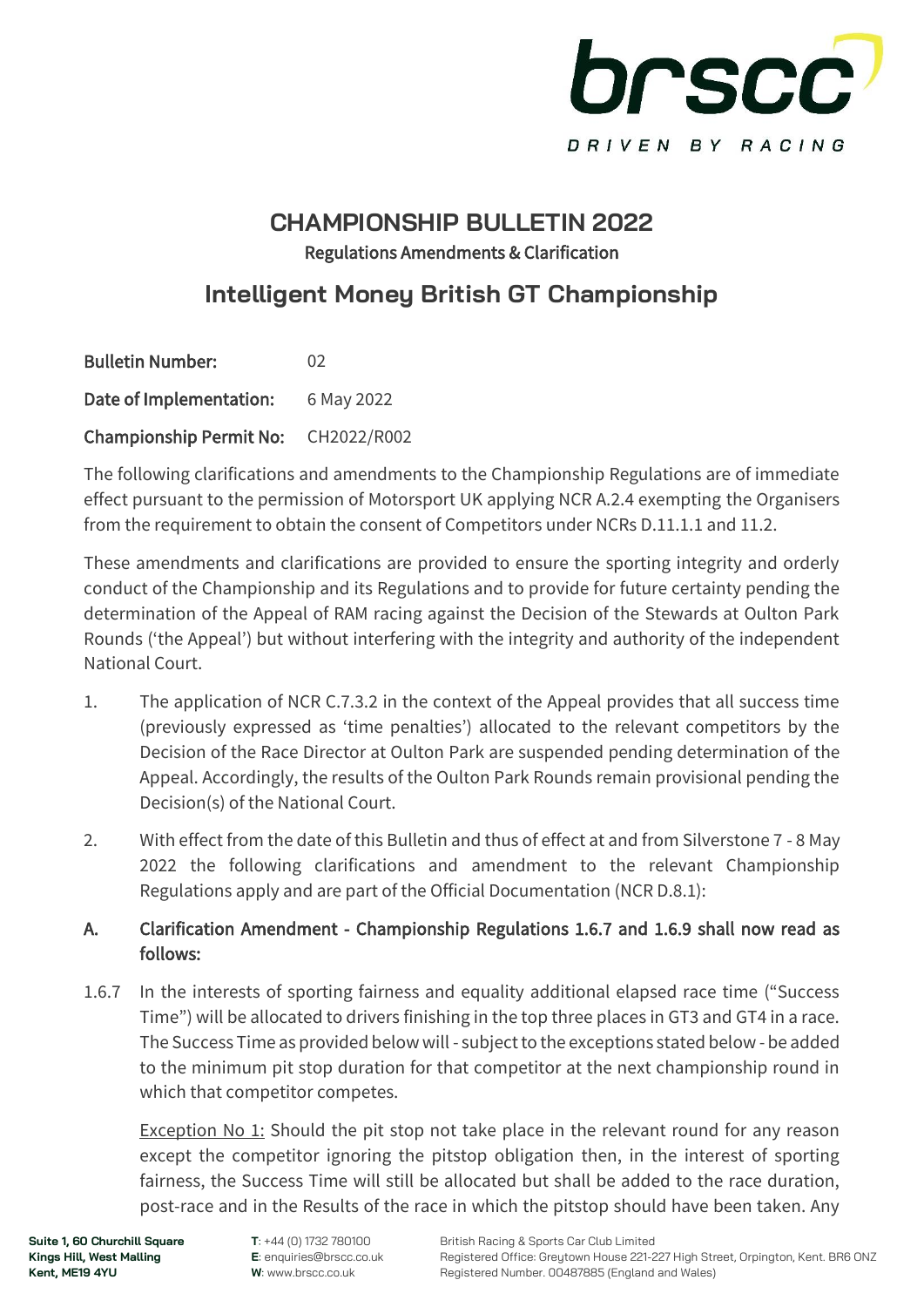such competitor who fails to respect the pitstop obligation in the relevant race shall be disqualified from the race.

Exception No 2: Should the results of a championship Round remain provisional due to any Judicial matter unresolved before the subsequent championship Round(s) then the Success Time will not be applied to the pitstop during that subsequent Round(s) but instead shall only be allocated within provisional results for the subsequent Round(s) after the Judicial matters are resolved ('the Decision') and when the correct top three places have been so determined. The Success Time shall then be applied at the first championship Round next following the Decision and the relevant provisional results shall be declared final.

Success Time will correspond to that additional elapsed race time allocated to either driver entered in the car, whichever is greater. When a driver moves from one category to another, the Success Time is not carried by that driver to the new category but instead the driver retains the Success Time to be applied at the next race in which the driver competes in the category that the Success Time was allocated in.

If race-by-race entries finish in the top three in GT3 and or GT4 then the top three Full Season Intelligent Money British GT entries will also receive the Success Time to be added to the minimum pitstop duration at the next championship round in which that competitor competes. The race-by-race competitor must also bear the Success Time in the next championship Round in which that competitor competes during the 2022 Championship.

#### B. 1.6.9

#### In line 1: Replace "During the Competition" with "During the Competition at any Round".

 In line 7: Delete the words: "an additional time penalty" and replace with "additional Success Time".

#### C. Clarification Amendment - Championship Regulation 1.6.5 and 4 (xii) shall now read as follows:

At page 9: GT 4 Silver + Silver pairings will incur a penalty. Please refer to Section 4 (Championship Penalties) is replaced with the following:

GT4 Silver+ Silver Classification will carry an adjustment defined by the Championship Panel to balance GT4 Silver+Silver cars to race at equal pace to Pro/Am cars.

In the interests of sporting fairness and equality Event Bulletin 1 specifies the adjustment as additional elapsed time and weight ("ballast weight"). The additional elapsed time ("Success Time") will subject to the exception stated below be added to the minimum pitstop duration of the GT4 Silver+Silver cars at the next Championship Round at which the relevant driver(s) compete.

Success Time will correspond to that additional elapsed race time allocated to either driver entered in the car, whichever is greater.

Ballast weight shall be the weight to be affixed to the relevant car at the relevant Event as directed by the Organisers and to the satisfaction of the relevant Event scrutineers.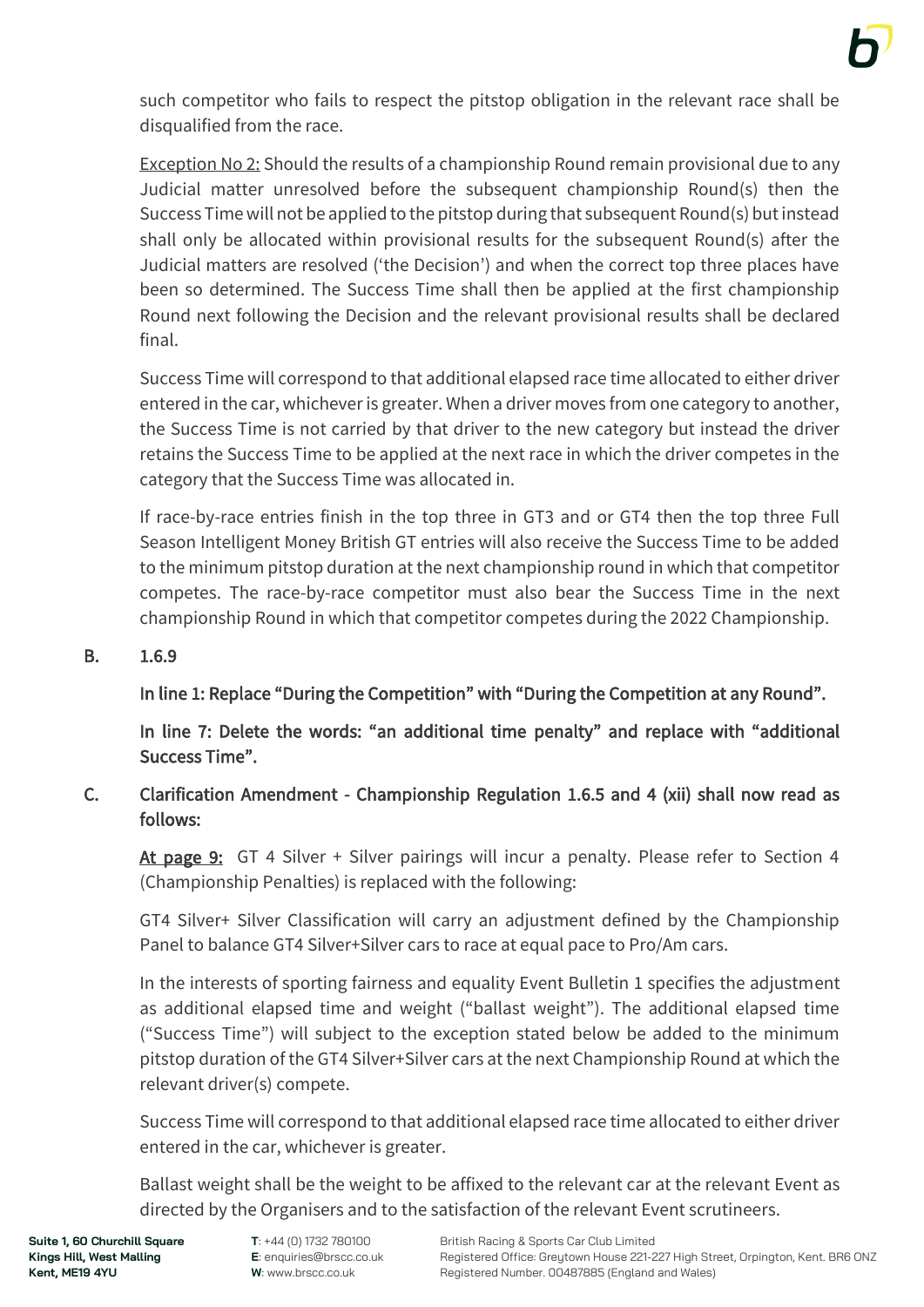

Success Time Exception: Should the pitstop not take place in the next relevant round for any reason except the competitor ignoring the pitstop obligation then, in the interest of sporting fairness, the Success Time will still be allocated but shall be added to the race duration, post-race and in the Results of the race. Any such competitor who fails to respect the pit stop obligation shall be disqualified from the race.

D. General Note re 1.6.5: Any reference to 'Championship Board' is a reference to the Championship Panel nominated at page 8 (or to any of them or any substitution of any of those nominees).

Signed:  $15:18$  GMT+1) [LGranville](https://eu1.documents.adobe.com/verifier?tx=CBJCHBCAABAAl6SdcMUleJ0yEEG3WsH3NMRGmvhCKGj2)

- Issued by: Lauren Granville
- Position: Championship Coordinator
- Date: 6 May 2022